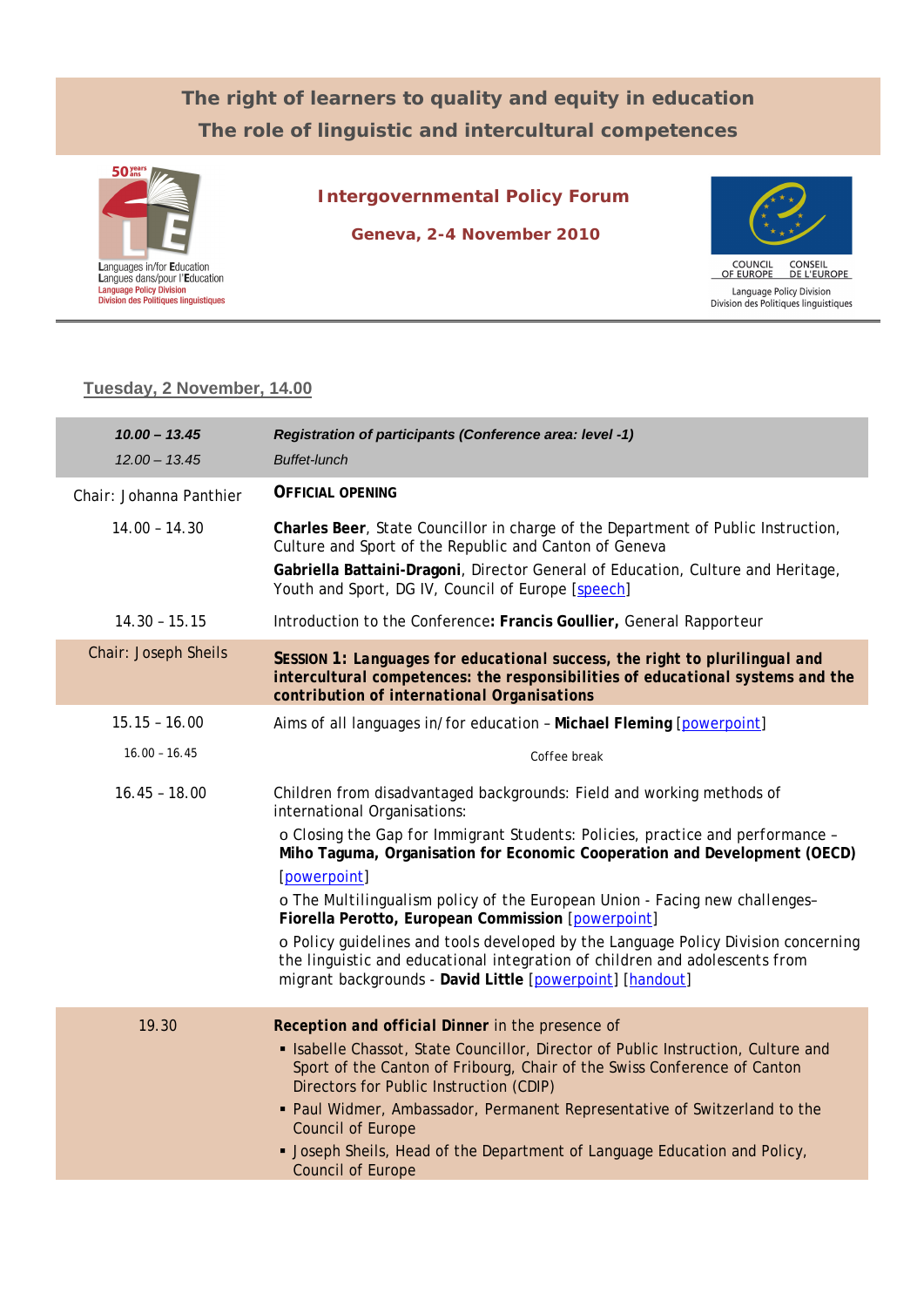## **Wednesday, 3 November**

| Chair: Irene Pieper        | SESSION 2: Linguistic competences in knowledge construction                                                                                                                                                                                                                                                                                                                                                       |
|----------------------------|-------------------------------------------------------------------------------------------------------------------------------------------------------------------------------------------------------------------------------------------------------------------------------------------------------------------------------------------------------------------------------------------------------------------|
| $9.00 - 9.30$              | Procedures for describing linguistic competences in "non-language" school<br>subjects - Jean-Claude Beacco & Helmut Vollmer [powerpoint]                                                                                                                                                                                                                                                                          |
|                            | Introduction to questions for group work - Irene Pieper                                                                                                                                                                                                                                                                                                                                                           |
| $9.30 - 11.45$             | Group work A (including coffee break)<br>1. How can a subject curriculum be conceived which adequately takes into<br>account its language dimension (in primary and secondary education)?                                                                                                                                                                                                                         |
|                            | 2. How might the procedures presented in the previous plenary session<br>concerning the description of language competences contribute to the<br>development of curricula in your context?                                                                                                                                                                                                                        |
|                            | 3. How could this be concretely implemented in the classroom, and what are<br>the implications for textbooks, teacher training, etc?                                                                                                                                                                                                                                                                              |
|                            | How can developments and experiences be shared, for example using the<br>4.<br>'Platform of resources and references for plurilingual and intercultural<br>education'?                                                                                                                                                                                                                                            |
| <b>Chair: Daniel Coste</b> | SESSION 3: Languages and curriculum development for plurilingual and<br>intercultural education                                                                                                                                                                                                                                                                                                                   |
| $11.45 - 12.30$            | Guide for the development and implementation of curricula for plurilingual and<br>intercultural education- Mirjam Egli - Marisa Cavalli [powerpoint]<br>Introduction to group work - Daniel Coste                                                                                                                                                                                                                 |
| $12.30 - 14.30$            | Lunch                                                                                                                                                                                                                                                                                                                                                                                                             |
| $14.30 - 15.15$            | Round table: Group work A Rapporteurs - Chair: Sandra Hutterli                                                                                                                                                                                                                                                                                                                                                    |
| $15.15 - 17.00$            | Group work B (including coffee break)<br>Based on the 'Guide for the development and implementation of curricula for<br>plurilingual and intercultural education', which strategies might be used to<br>gradually promote the concept of plurilingual and intercultural education<br>in the field of foreign languages?<br>in the field of languages of schooling?<br>by taking into account migration languages? |
|                            |                                                                                                                                                                                                                                                                                                                                                                                                                   |
| $17.00 - 17.30$            | Example of horizontal and vertical coherence: Co-ordination of language teaching<br>in Switzerland - Sandra Hutterli [powerpoint]                                                                                                                                                                                                                                                                                 |
| Chair: Joseph Sheils       | SESSION 4: Council of Europe perspective (Part 1)                                                                                                                                                                                                                                                                                                                                                                 |
| $17.30 - 18.00$            | In support of plurilingual people living in multilingual societies: the contribution of<br>the European Centre for Modern Languages (ECML) - Waldemar Martyniuk &<br>Susanna Slivensky [powerpoint]                                                                                                                                                                                                               |
| $18.15 - 19.15$            | Show & Tell: selected Language Policy Division, ECML and Swiss projects                                                                                                                                                                                                                                                                                                                                           |